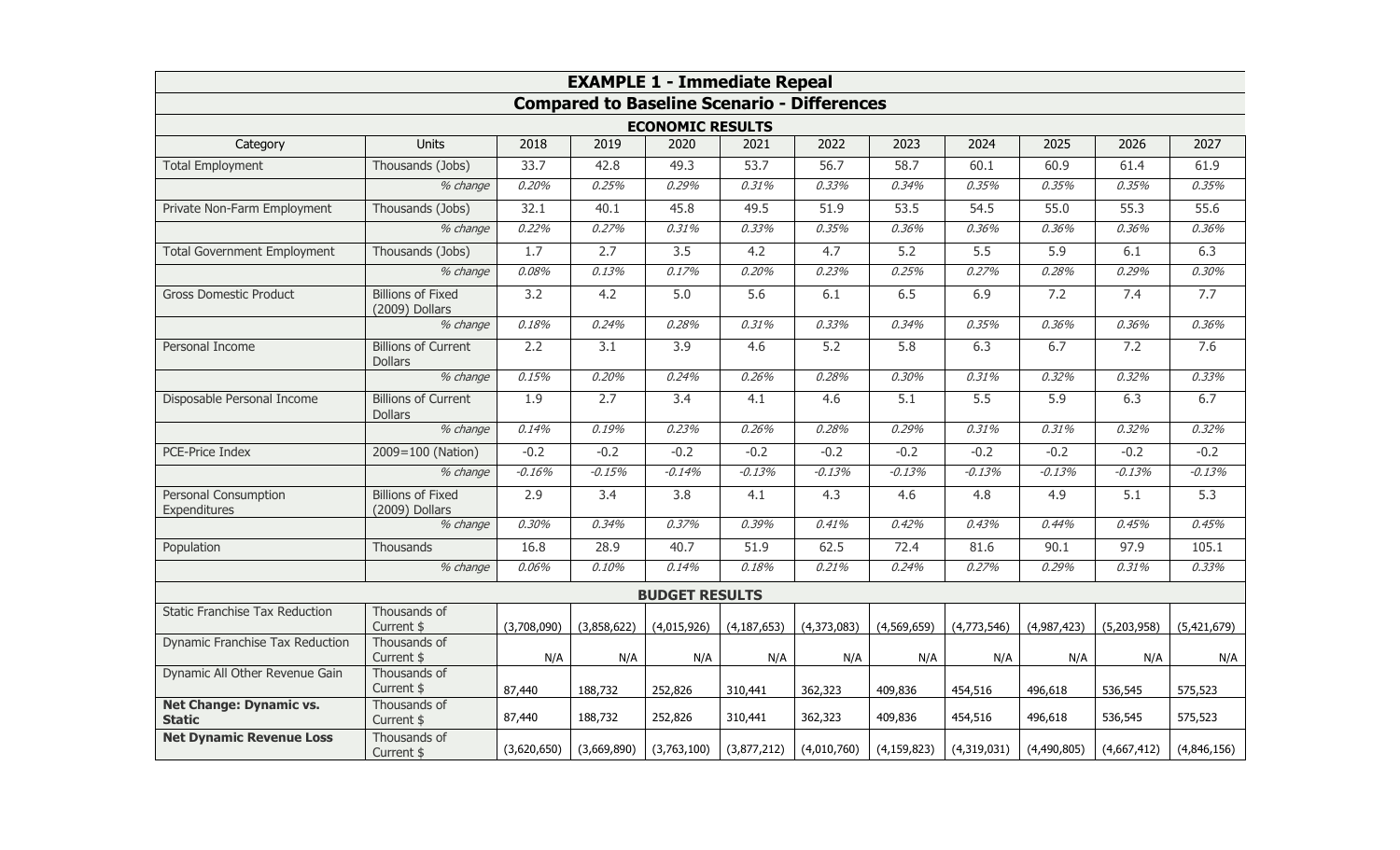| <b>EXAMPLE 2 - 8 Year Phase-out</b>                |                                              |            |            |             |                  |             |               |                  |             |             |             |
|----------------------------------------------------|----------------------------------------------|------------|------------|-------------|------------------|-------------|---------------|------------------|-------------|-------------|-------------|
| <b>Compared to Baseline Scenario - Differences</b> |                                              |            |            |             |                  |             |               |                  |             |             |             |
| <b>ECONOMIC RESULTS</b>                            |                                              |            |            |             |                  |             |               |                  |             |             |             |
| Category                                           | <b>Units</b>                                 | 2018       | 2019       | 2020        | 2021             | 2022        | 2023          | 2024             | 2025        | 2026        | 2027        |
| <b>Total Employment</b>                            | Thousands (Jobs)                             | 5.5        | 10.8       | 16.9        | 23.6             | 30.5        | 37.8          | 45.3             | 51.5        | 55.0        | 57.4        |
|                                                    | % change                                     | 0.03%      | 0.06%      | 0.10%       | 0.14%            | 0.18%       | 0.22%         | 0.26%            | 0.30%       | 0.31%       | 0.33%       |
| Private Non-Farm Employment                        | Thousands (Jobs)                             | 5.2        | 10.2       | 15.9        | 22.0             | 28.4        | 35.1          | 41.8             | 47.4        | 50.3        | 52.3        |
|                                                    | % change                                     | 0.04%      | 0.07%      | 0.11%       | 0.15%            | 0.19%       | 0.23%         | 0.28%            | 0.31%       | 0.33%       | 0.34%       |
| <b>Total Government Employment</b>                 | Thousands (Jobs)                             | 0.3        | 0.6        | 1.0         | 1.5              | 2.1         | 2.8           | 3.5              | 4.1         | 4.7         | 5.1         |
|                                                    | % change                                     | 0.01%      | 0.03%      | 0.05%       | 0.07%            | 0.10%       | 0.13%         | 0.17%            | 0.20%       | 0.23%       | 0.25%       |
| <b>Gross Domestic Product</b>                      | <b>Billions of Fixed</b><br>(2009) Dollars   | 0.5        | 1.0        | 1.7         | 2.4              | 3.2         | 4.1           | $\overline{5.1}$ | 5.9         | 6.5         | 7.0         |
|                                                    | % change                                     | 0.03%      | 0.06%      | 0.09%       | 0.13%            | 0.17%       | 0.21%         | 0.26%            | 0.29%       | 0.32%       | 0.33%       |
| Personal Income                                    | <b>Billions of Current</b><br><b>Dollars</b> | 0.4        | 0.8        | 1.3         | $\overline{1.9}$ | 2.6         | 3.5           | 4.4              | 5.3         | 6.0         | 6.7         |
|                                                    | % change                                     | 0.02%      | 0.05%      | 0.08%       | 0.11%            | 0.14%       | 0.18%         | 0.22%            | 0.25%       | 0.27%       | 0.29%       |
| Disposable Personal Income                         | <b>Billions of Current</b><br><b>Dollars</b> | 0.3        | 0.7        | 1.1         | 1.7              | 2.3         | 3.0           | 3.8              | 4.6         | 5.3         | 5.9         |
|                                                    | $%$ change                                   | 0.02%      | 0.05%      | 0.08%       | 0.11%            | 0.14%       | 0.18%         | 0.21%            | 0.25%       | 0.27%       | 0.28%       |
| PCE-Price Index                                    | 2009=100 (Nation)                            | 0.0        | 0.0        | $-0.1$      | $-0.1$           | $-0.1$      | $-0.1$        | $-0.2$           | $-0.2$      | $-0.2$      | $-0.2$      |
|                                                    | % change                                     | $-0.03%$   | $-0.04%$   | $-0.06%$    | $-0.08%$         | $-0.10%$    | $-0.11%$      | $-0.13%$         | $-0.14%$    | $-0.13%$    | $-0.13%$    |
| Personal Consumption<br>Expenditures               | <b>Billions of Fixed</b><br>(2009) Dollars   | 0.5        | 0.9        | 1.4         | 1.9              | 2.5         | 3.1           | $\overline{3.8}$ | 4.3         | 4.6         | 4.8         |
|                                                    | % change                                     | 0.05%      | 0.09%      | 0.14%       | 0.19%            | 0.24%       | 0.29%         | 0.34%            | 0.38%       | 0.40%       | 0.42%       |
| Population                                         | Thousands                                    | 2.6        | 6.3        | 11.4        | 17.9             | 25.8        | 35.0          | 45.4             | 56.4        | 66.7        | 76.5        |
|                                                    | % change                                     | 0.01%      | 0.02%      | 0.04%       | 0.06%            | 0.09%       | 0.12%         | 0.15%            | 0.18%       | 0.21%       | 0.24%       |
| <b>BUDGET RESULTS</b>                              |                                              |            |            |             |                  |             |               |                  |             |             |             |
| <b>Static Franchise Tax Reduction</b>              | Thousands of<br>Current \$                   | (463, 511) | (964, 656) | (1,505,972) | (2,093,826)      | (2,733,177) | (3,427,244)   | (4, 176, 853)    | (4,987,423) | (5,203,958) | (5,421,679) |
| Dynamic Franchise Tax Reduction                    | Thousands of<br>Current \$                   | (459, 021) | (955, 255) | (1,490,921) | (2,072,377)      | (2,704,573) | (3,390,728)   | (4, 131, 682)    | N/A         | N/A         | N/A         |
| Dynamic All Other Revenue Gain                     | Thousands of<br>Current \$                   | 12,976     | 36,965     | 69,766      | 110,920          | 159,916     | 216,604       | 281,297          | 350,916     | 415,932     | 471,735     |
| <b>Net Change: Dynamic vs.</b><br><b>Static</b>    | Thousands of<br>Current \$                   | 17,467     | 46,365     | 84,818      | 132,369          | 188,520     | 253,120       | 326,468          | 350,916     | 415,932     | 471,735     |
| <b>Net Dynamic Revenue Loss</b>                    | Thousands of<br>Current \$                   | (446, 044) | (918, 290) | (1,421,154) | (1,961,458)      | (2,544,657) | (3, 174, 123) | (3,850,385)      | (4,636,507) | (4,788,026) | (4,949,944) |